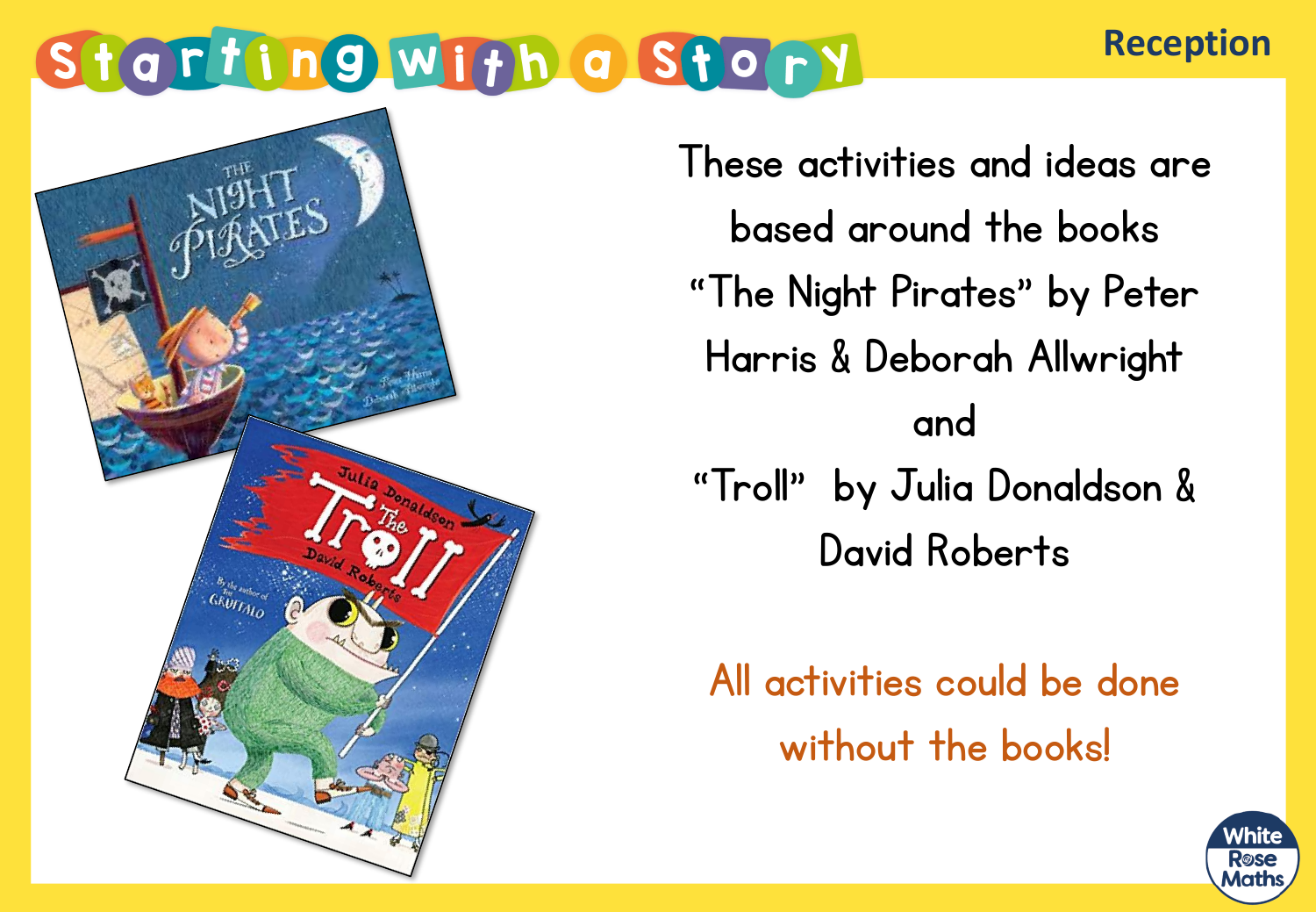#### **Reception**



Other linked stories to read and enjoy. All our activities can be used with these books too!









Maths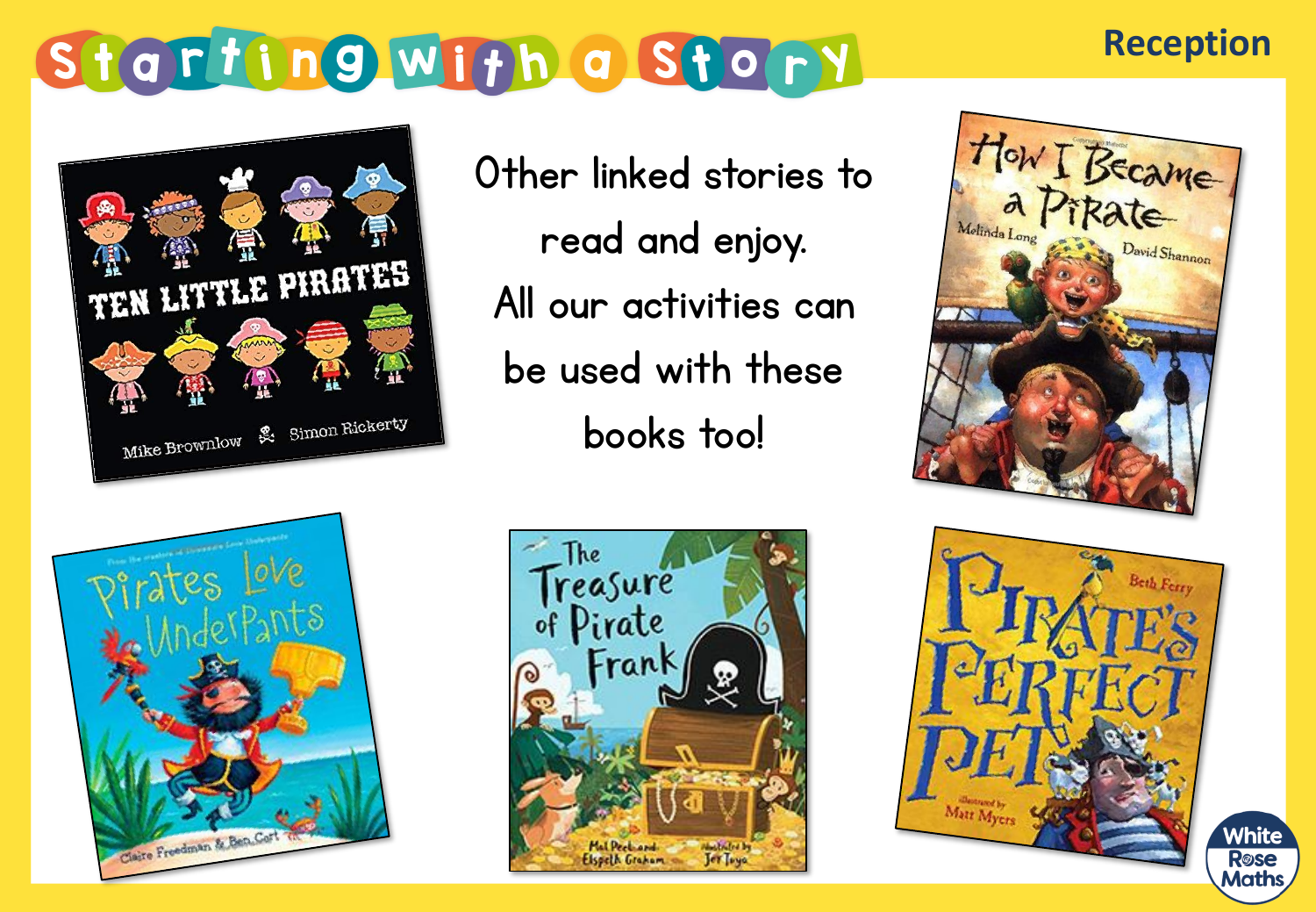#### **Reception**



#### **Telescopes**

An essential piece of kit for a pirate is a telescope! Think about how you are going to design yours so we can go on lots of pirate adventures.

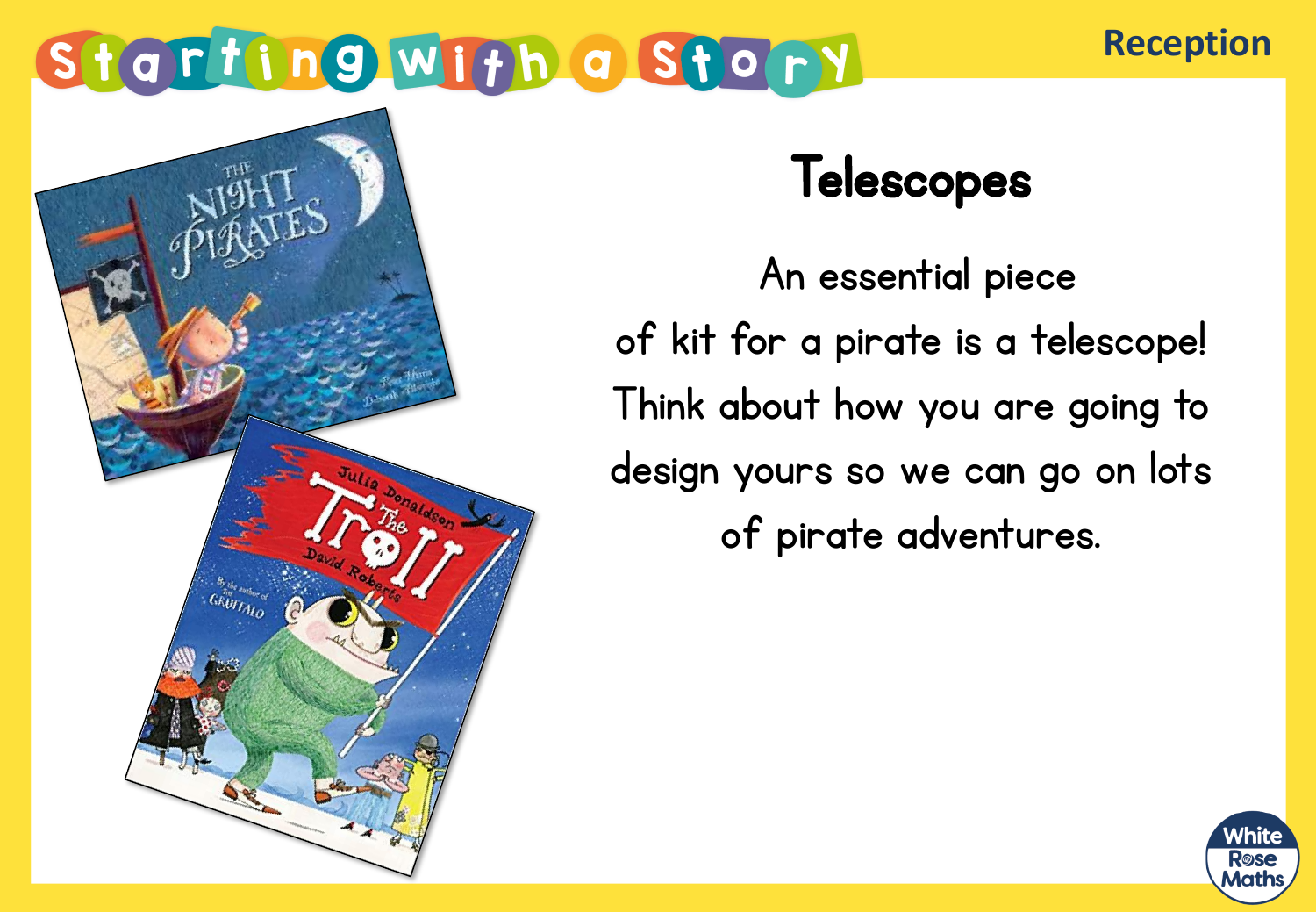Talking Together

#### Take a kitchen roll (or loo roll) to use as a telescope.



**Reception**

Alternatively use paper or card, possibly from a cereal box, and roll up to make a tube. Talk about how to make patterns looking at colour and shape. To make this more piratey use your skills in pattern to make an AB pattern.

(Remember grown ups you need to repeat this 3 times to consolidate the learning.)



Or if you are feeling adventurous create a new pattern!



This could be with paints or with tape you have around the house.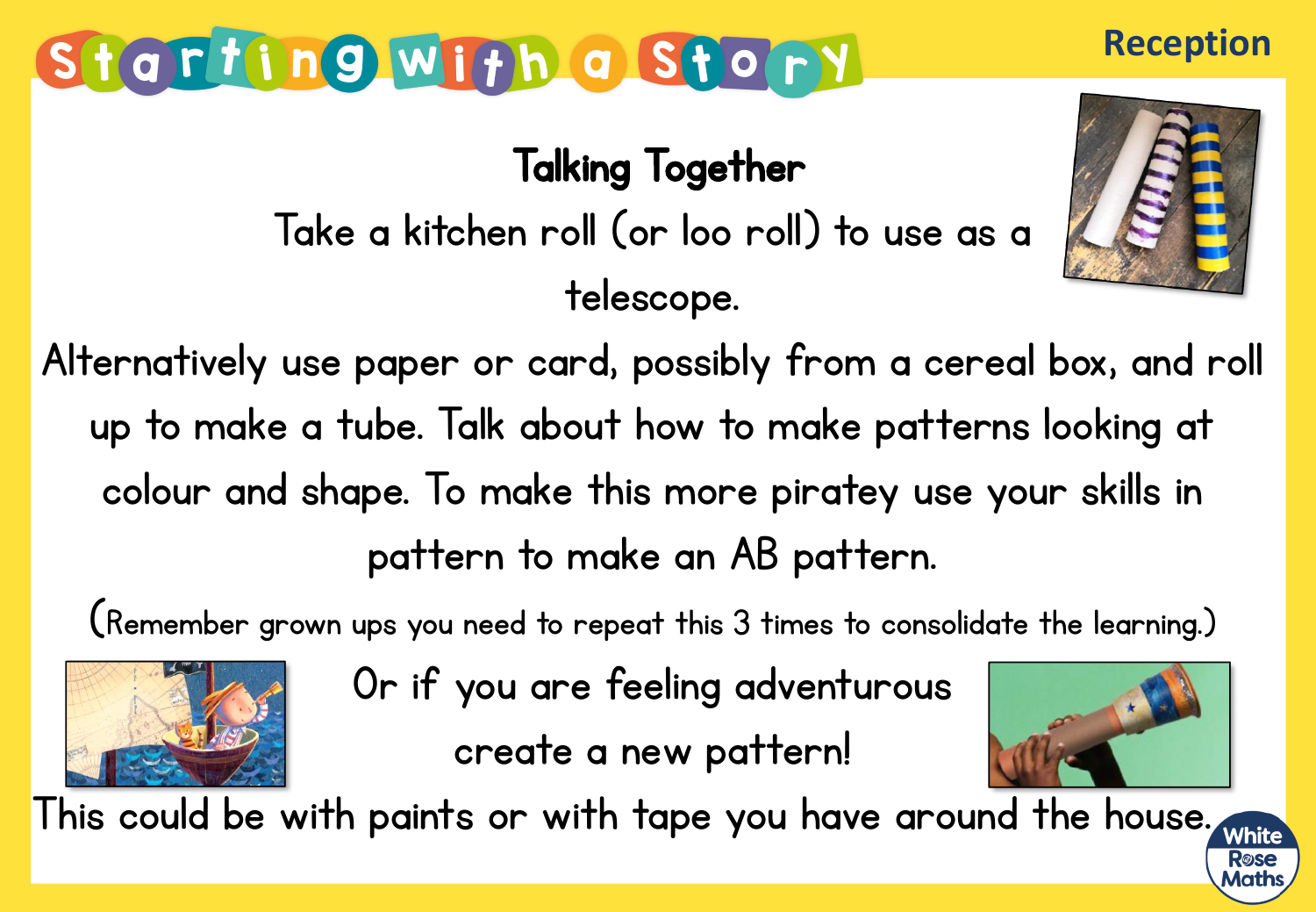## Sleeping Pirates

"The Night Pirates" are quiet as mice and stealthy as shadows and the rough, tough pirates are caught fast asleep. "Troll" falls asleep in the chest when he makes a trap for a goat. We need to practise sleeping like pirates!



**Reception**